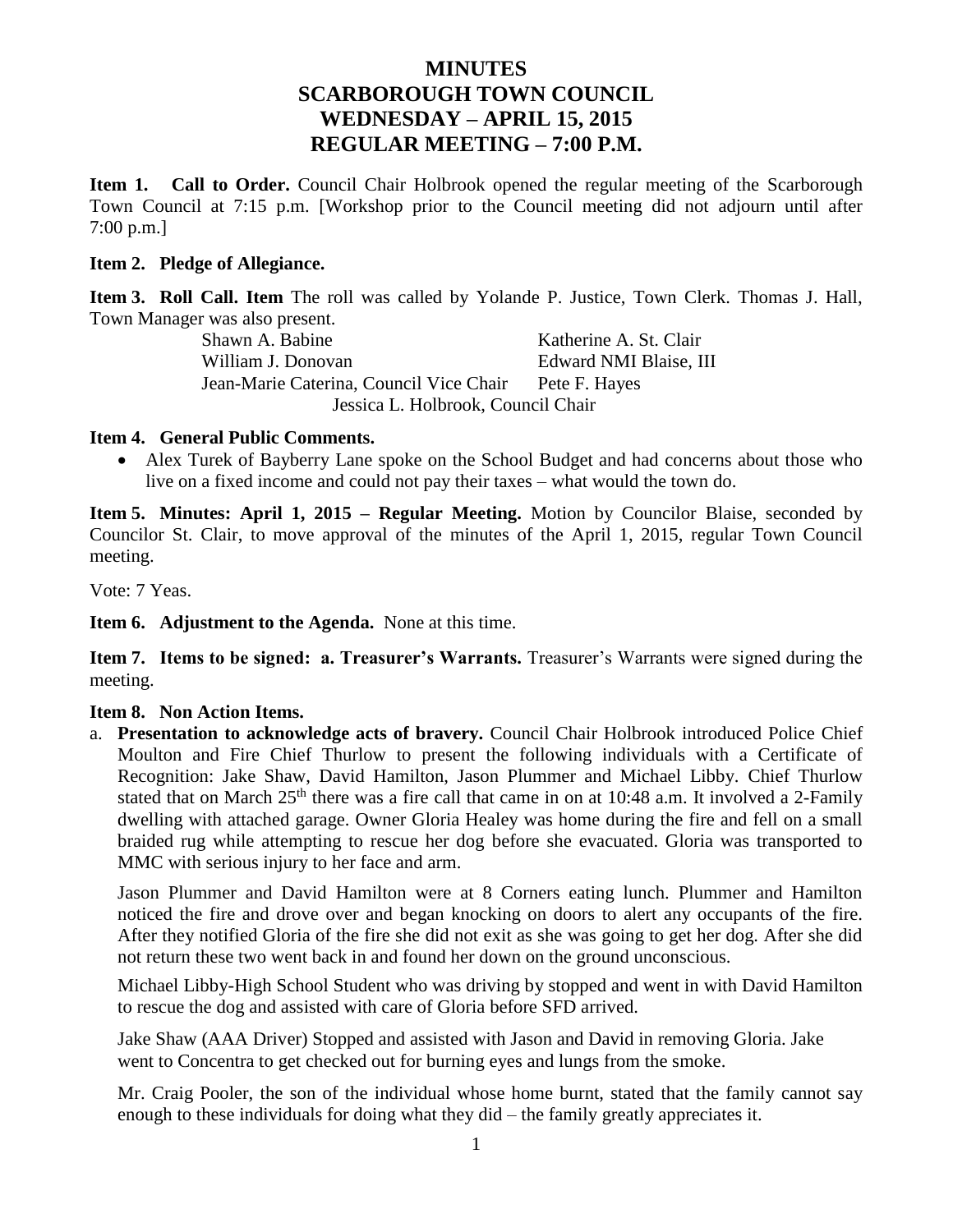**Order No. 15-006, 7:00 p.m. Public hearing and second reading on the proposed amendment to Contact Zone V – Scarborough Realty, LLC [Mercedes-Benz Dealership] located at 137 US Route One.** Council Chair Holbrook opened the public hearing. As there were no comments either for or against, the hearing was closed at 7:25 p.m.

Dan Bacon, Town Planner, gave a brief overview on this item and what changes were being proposed. Thomas J. Hall, Town Manager, noted that there would need to be an amendment to accept the Town Attorney's second amendment. Mr. Bacon responded to questions from the Town Council – Dan Doucette of LL Reality currently owns the property, just waiting on approval from the Town Council.

Motion by Councilor Babine, seconded by Councilor St. Clair, to move approval of the second reading on the proposed amendment to Contact Zone V – Scarborough Realty, LLC [Mercedes-Benz Dealership] located at 137 US Route One.

Motion by Councilor Blaise, seconded by Councilor Donovan, to move approval to amend the main motion to accept the Second Amendment as prepared by the Town Attorney.

Vote on amendment: 7 Yeas.

Vote on main motion as amended:

### **SECOND AMENDMENT TO CONTRACT ZONING AGREEMENT BETWEEN THE TOWN OF SCARBOROUGH AND 137 U.S. ROUTE ONE SCARBOROUGH REALTY, LLC (formerly First Scarborough Realty of Maine, LLC)**

**THIS CONTRACT ZONING AGREEMENT** is made by and between the Town of Scarborough, a Maine municipality with it principal office located at the Scarborough Municipal Building, 259 U.S. Route 1, Scarborough, Maine (the "Town") and 137 U.S. Route One Scarborough Realty, LLC, a Maine limited liability company with a principal office located at 137 U.S. Route One, Scarborough, Maine ("137 US Route One").

#### **RECITALS**

**WHEREAS,** First Scarborough Realty of Maine, LLC, a Maine limited liability company ("First Scarborough Realty") is a predecessor in interest and in title to 137 U.S. Route One; and,

**W HE RE AS** , First Scarborough Realty entered into a Contract Zoning Agreement with the Town on August 21, 2002, subsequently amended by an amendment dated on or about September 16, 2004 (hereinafter and taken together "First Agreement") in connection with certain improvements made to property located at 137 U.S. Route One and more particularly described in the First Agreement; and,

**WHEREAS,** the First Agreement (together with all exhibits and schedules appended thereto) is appended to this Agreement as *Exhibit 1*; and,

**WHEREAS,** First Scarborough Realty conveyed its interest to 137 US Route One by deed dated April 26, 2005 and recorded in the Cumberland County Registry of Deeds at Book 22565, Page 326, the premises and all improvements situated thereon hereinafter referred to as the "Original Parcel"; and,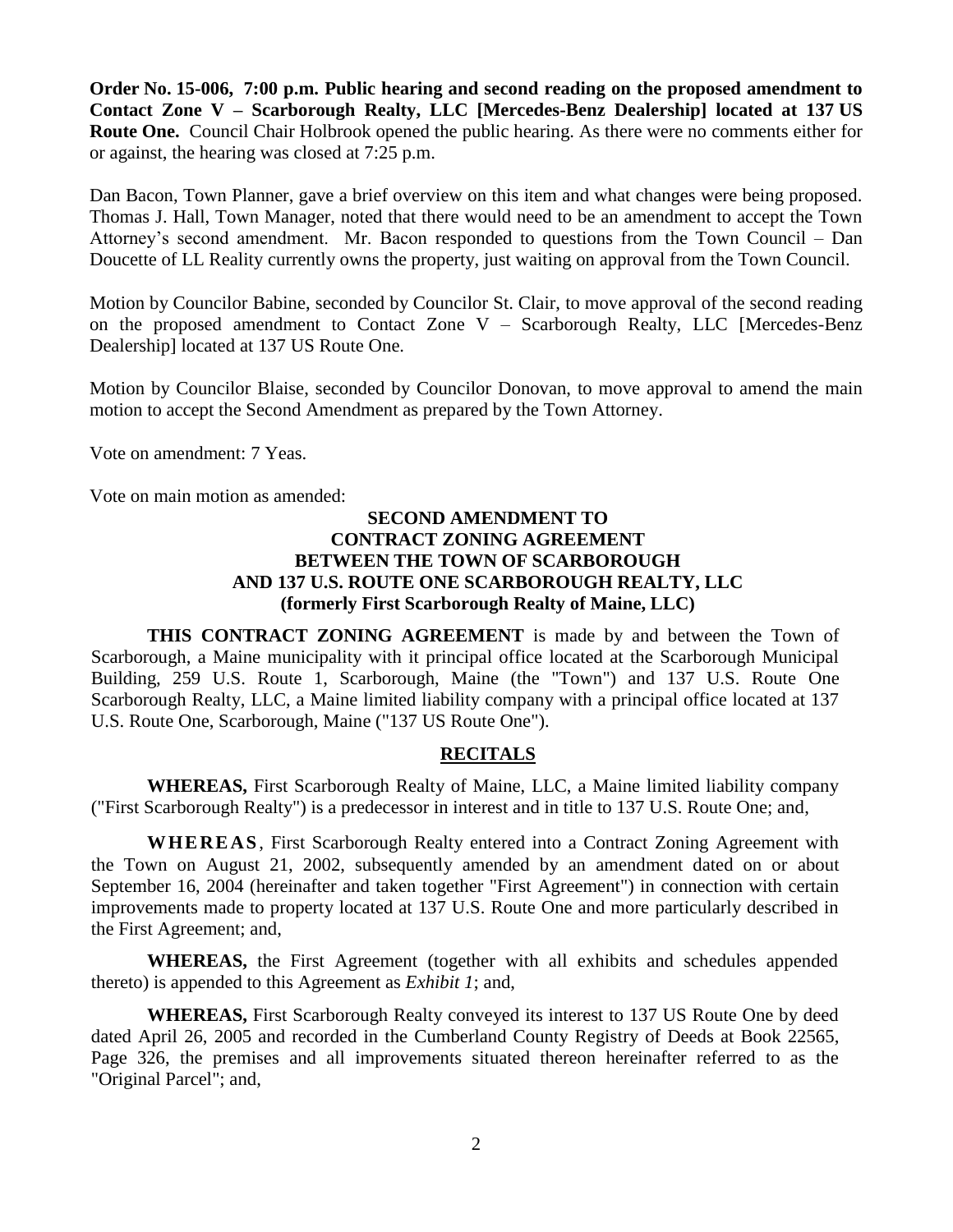**WHEREAS,** 137 US Route One proposes to acquire additional property adjoining the Original Parcel, more particularly described in a deed from Drake Petroleum Company, Inc. to SRAM Corp. dated July 28, 2011 and recorded in the Cumberland County Registry of Deeds at Book 28856, Page 233 (the "New Parcel") for the purpose of expanding and improving the existing automobile dealership showroom located on the Original Parcel and other related purposes (together referred to as the "Property").

**WHEREAS,** the rezoning and inclusion of the New Parcel into the Contract Zoning District ("the District") and this Second Amendment is pursuant to and consistent with the Town's Comprehensive Plan and with the existing and permitted uses within the original zoning district classification;

**NOW, THEREFORE,** in consideration of the mutual promises made by each party to the other, and other good and valuable consideration, the receipt and sufficiency of which is hereby acknowledged as received by each, the parties covenant and agree as follows:

- 1. All terms, conditions, covenants, representations, warranties, benefits and burdens set forth in the First Agreement (including all exhibits and schedules appended thereto) are affirmed, adopted, ratified and accepted by the Town and 137 US Route One and incorporated herein as if restated in full, subject to any conflict or inconsistency between the First Agreement and this Second Amendment, in which case this Second Amendment shall govern and control.
- 2. The Town hereby amends the Zoning Map of the Town of Scarborough to include the New Parcel in the District by adopting the map change shown on Exhibit 2A.
- 3. 137 US Route One is authorized to make the improvements and modifications to the Property as described in a certain "Site Plan - Proposed Second Amendment to the Contract Zone Agreement for Prime Mercedes Benz " prepared by Sebago Technics, revised through 4-07- 2015 (the "Site Plan") attached as Exhibit 2B. Construction of the improvements shall be subject to the following conditions:
	- a. Notwithstanding Section XII of the Zoning Ordinance, as it may be amended from time to time, one additional business sign is permitted as shown on the Site Plan.
	- b. Notwithstanding the landscaping requirements in Section XVIII.A of the Zoning Ordinance, as it may be amended from time to time, a reduction in the required 15' green strip buffer is permitted to the extent shown on the Site Plan.
	- c. The uses allowed shall be limited to an automobile dealership with outdoor sales, display and storage of motor vehicles and indoor sales, service and display.
	- d. Special events and assembly activities may be conducted within any building as an accessory use, subject to any other required codes and approvals.
	- e. The Property subject to this Agreement shall be developed and used only in accordance with the Site Plan, to be approved by the Scarborough Planning Board, as that site plan may be amended from time to time.
- 4. 137 US Route One shall record this Agreement within 30 days after its approval by the Scarborough Town Council.
- 5. The provisions of this Agreement shall be deemed restrictions on the use of the Property, except as this Agreement may be amended by future written agreement of the Town and 137 US Route One or its successors in interest.
- 6. This is the sole zoning for the Property, and except as otherwise set forth in the aforesaid conditions, all other requirements of the underlying TVC Zoning District shall apply. The above restrictions, provisions and conditions are an essential part of the rezoning, shall run with the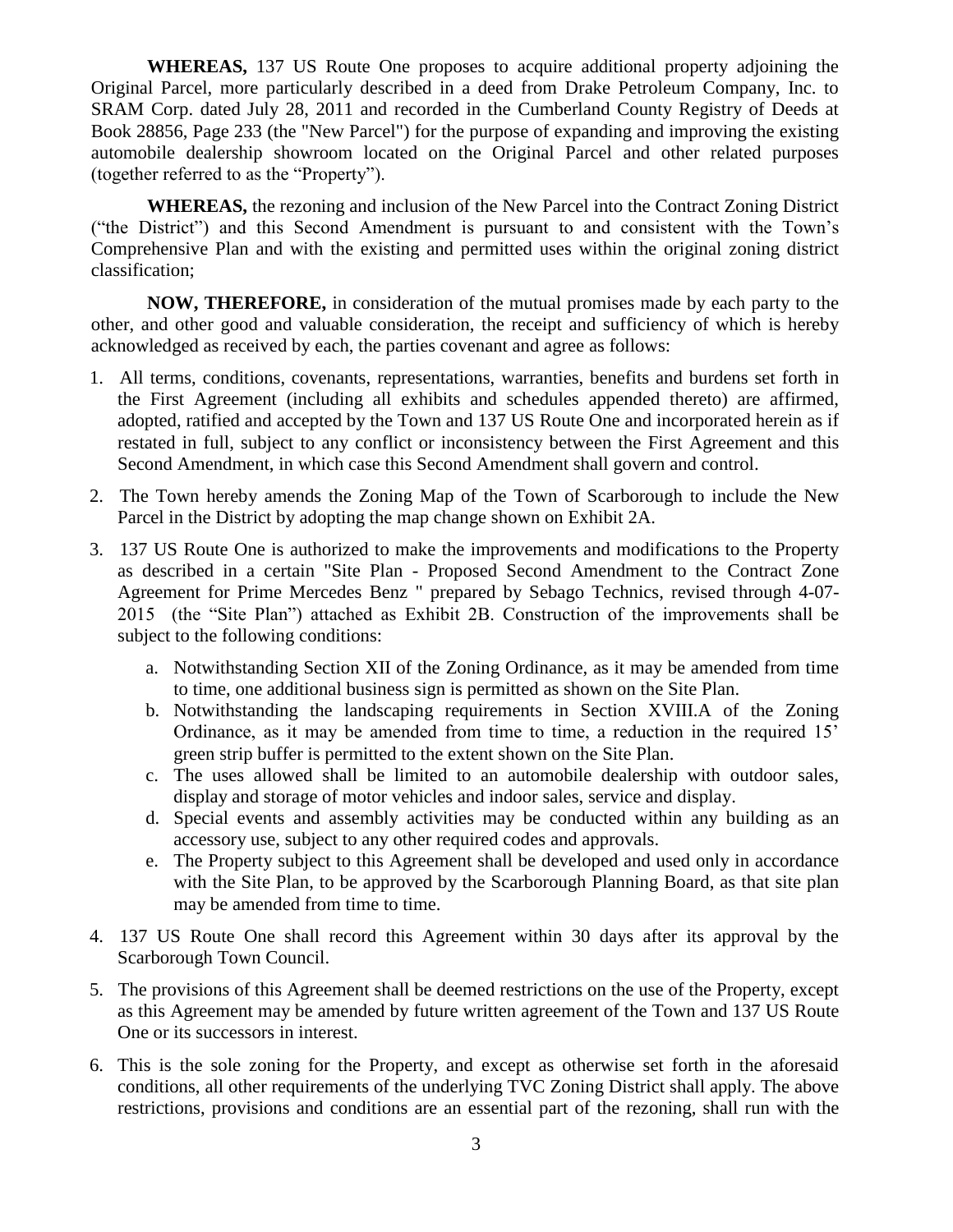Property, shall bind 137 US Route One, its successors in interest and assigns, and shall inure to the benefit of and be enforceable by the Town.

- 7. Except as expressly modified herein, the use and occupancy of the Property shall be governed by and comply with the provisions of the Zoning Ordinance of the Town and any applicable amendments thereto or replacement thereof.
- 8. In the event that 137 US Route One or its successors or assigns fail to develop the Property in accordance with this Agreement, or in the event of any other breach hereof, this Agreement may be terminated by vote of the Scarborough Town Council. In that event, the Property may then be used only for such uses as are otherwise allowed by law.
- 9. The Town shall have the power to enforce all conditions and restrictions of this Agreement, both through enforcement action pursuant to Section IV of the Scarborough Zoning Ordinance and through legal action for specific performance of the Agreement.

**IN WITNESS WHEREOF,** the parties have executed this Agreement this  $day of$  2015.

WITNESS:

## 137 ROUTE ONE SCARBOROUGH REALTY, LLC

 $\operatorname{By:}$ 

Ira Rosenberg Its Manager TOWN OF SCARBOROUGH  $\exists y$ :

> Thomas Hall Its Town Manager

STATE OF MAINE Cumberland, ss. Date:

PERSONALLY APPEARED the above-named Ira Rosenberg, in his capacity as Manager of 137 US Route One Scarborough Realty, LLC and acknowledged the foregoing instrument to be his free act and deed in his capacity and the free act and deed of said limited liability company.

> Before me, Notary Public/Attorney at Law

STATE OF MAINE

Cumberland, ss. Date:

PERSONALLY APPEARED the above-named Thomas Hall, in his capacity as Town Manager of the Town of Scarborough, Maine and acknowledged the foregoing instrument to be his free act and deed in his capacity and the free act and deed of said Town.

> Before me, Notary Public/Attorney at Law

Vote: 7 Yeas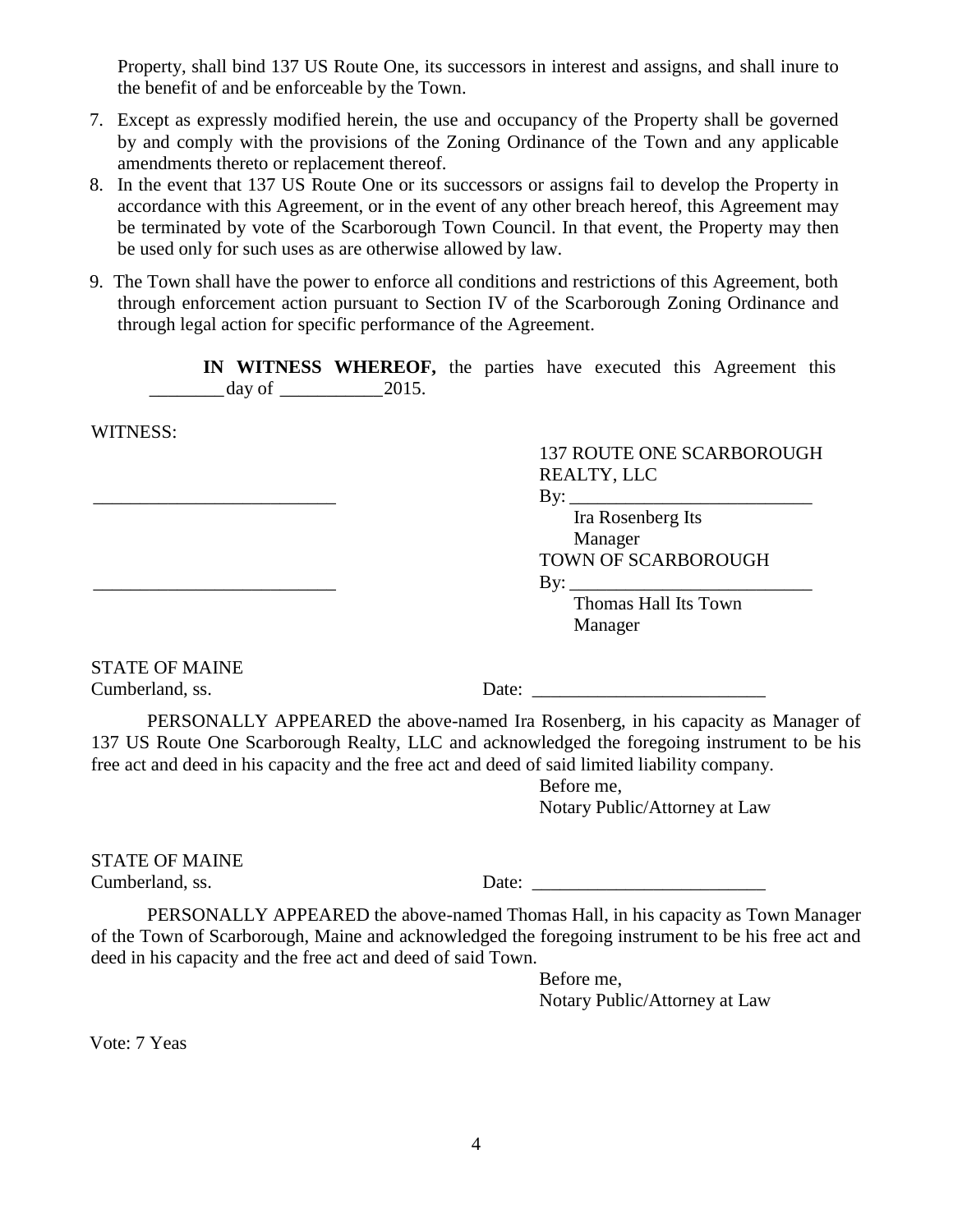**Resolution 15-003. Resolve to designate May 11 through 17, 2015, as "Women's Lung Health Week."** Peggy Pennoyer a physician and a board member of the Lung Association of Maine. She noted that Lung cancer is the number one cancer of women and thanked the Town Council for approving this resolution.

Motion by Councilor Chair Holbrook, seconded by Councilor St. Clair, to move approval of Resolution 15-003 to designate May 11 through the 17, 2015, as Women's Lung Health Week, as follows:

# *RESOLUTION 15-003 Designating May 11 - 17, 2015 as Women's Lung Health Week*

**BE IT RESOLVED,** by the Town Council of the Town of Scarborough, Maine, in Town Council assembled, that,

**WHEREAS,** every five minutes, a woman in the U.S. is told she has lung cancer; and,

**WHEREAS,** lung cancer is the #1 cancer killer of women in the U.S.; and,

**WHEREAS,** the lung cancer death rate in women has almost doubled over the past 3 years; and,

**WHEREAS,** advocacy and increased awareness will result in more and better treatment for women with lung cancer and other lung diseases and will ultimately save lives; and,

**WHEREAS,** LUNG FORCE is the national movement led by the American Lung Association, with the mission of making lung cancer history—uniting women to stand together with a collective strength and determination to lead the fight against lung cancer and for lung health.

**NOW, THEREFORE, BE IT RESOLVED,** by the Town Council of the Town of Scarborough, in Town Council assembled, hereby designates May 11 - 17, 2015, as *Women's Lung Health Week* throughout Scarborough, and encourages all residents of Scarborough to learn more about the detection and treatment of lung cancer.

Signed and sealed this the 15th day of April, 2015, on behalf of the Scarborough Town Council and the Town Manager of Scarborough, Maine. Signed by Jessica L. Holbrook, Councilor Chair and attested by the Town Clerk.

Vote: 7 Yeas.

**OLD BUSINESS:** None at this time.

#### **NEW BUSINESS:**

**Order No. 15-027. Act on the appointment of a Town Assessor pursuant to Chapter 200, the Town Charter, Section 204.1 and Title 30-A of M.R.S.A. subsection 2526.5. and authorize the Town Manager to enter into an agreement with Cape Elizabeth for shared services.** Thomas J. Hall, Town Manager, gave a brief overview on this item and then introduced Matthew Sturgis, the individual who would be serving as Scarborough's Town Assessor, if approved.

Motion by Councilor Babine, seconded by Councilor St. Clair, to move approval of the appointment of a Town Assessor pursuant to Chapter 200, the Town Charter, Section 204.1 and Title 30-A of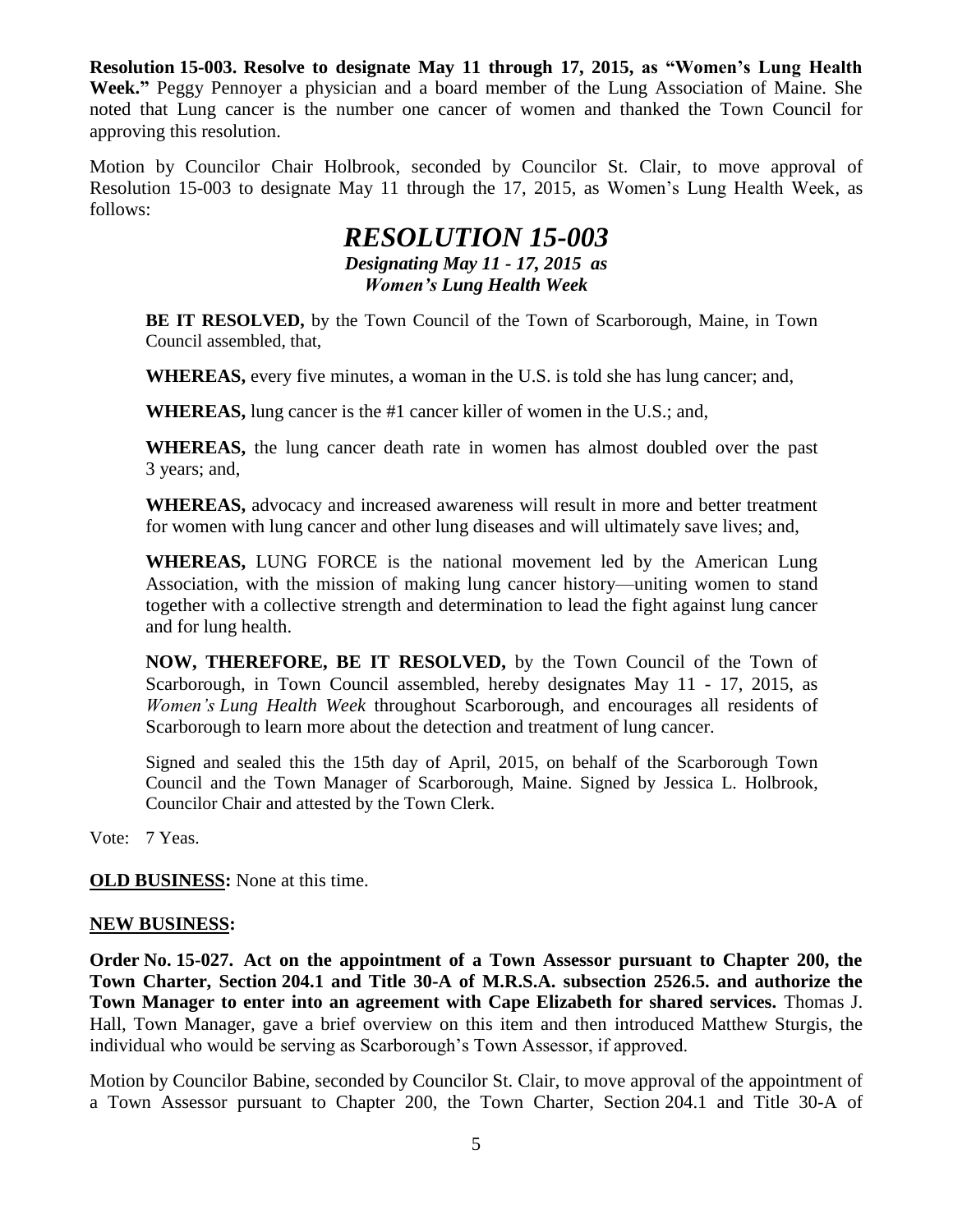M.R.S.A. subsection 2526.5. and authorize the Town Manager to enter into an agreement with Cape Elizabeth for shared services, as follows:

#### **INTERLOCAL AGREEMENT FOR PROFESSIONAL SERVICES**

THIS AGREEMENT is made this day of April, 2015 by and between the TOWN OF CAPE ELIZABETH , a Maine municipal corporation existing under the laws of the State of Maine and located in Cumberland County (hereinafter "Cape Elizabeth") and the TOWN OF SCARBOROUGH, a Maine municipal corporation existing under the laws of the State of Maine and located in Cumberland County (hereinafter (Scarborough"), collectively ("The Parties").

WHEREAS, pursuant to 30-A M.R.S.A. § 2201, et. seq., municipalities are permitted to make the most efficient use of their powers by enabling them to cooperate with other municipalities on the basis of mutual advantage; and,

WHEREAS, pursuant to 30-A M.R.S.A. § 2526(5)(B), the municipal officers of two or more municipalities may provide for a single assessor, and Scarborough has a current vacancy in this position; and,

WHEREAS, Cape Elizabeth is willing and able to provide such services through its Town Assessor to Scarborough on a cost sharing basis and pursuant to the terms provided below. NOW, THEREFORE, Cape Elizabeth and Scarborough agree as follows:

- 1. Appointment of Scarborough Assessor. Scarborough, acting by its Town Council, shall appoint Matthew Sturgis, the current Cape Elizabeth Assessor, with the consent of Cape Elizabeth, to be the official Scarborough Assessor for all purposes required under law, but subject to the provisions in Paragraph 3 below that he shall at all times remain solely an employee of Cape Elizabeth.
- 2. Scope of Services. The Cape Elizabeth Assessor shall perform all duties and responsibilities imposed by law on the Scarborough Assessor, including assessing the April  $1<sup>st</sup>$  real and personal property taxes and committing the same for collection, hearing and deciding abatement requests, providing information to municipal officials and citizens, state agencies, vendors and other persons with interest in activities pertaining to the assessing functions of Scarborough including, appearing in any and all administrative and judicial forums to defend challenges to the Scarborough assessments, with the exception of those abatements relating to the 2012 tax year. Duties of the Scarborough Assessor are more clearly defined in the job description, attached as Attachment A. There is an expectation that the Cape Elizabeth Assessor will maintain a physical presence in Scarborough for two (2) days each week and be available via telephone, as needed during the regular work week, to address questions or concerns that cannot be addressed by other employees.
- 3. Cape Elizabeth as Sole Employer. The Cape Elizabeth Assessor shall remain an employee of Cape Elizabeth during the term of this agreement for all purposes including, without limitation, pay, benefits and worker's compensation coverage.
- 4. Scarborough Responsibility. The Cape Elizabeth Assessor shall be an agent of Scarborough for the purposes of statutory authorization and for all functions and duties of the assessing office including, without limitation, establishing taxable valuation assessments, determination of abatement requests, exemption funding, certification of ratios, and listing and, where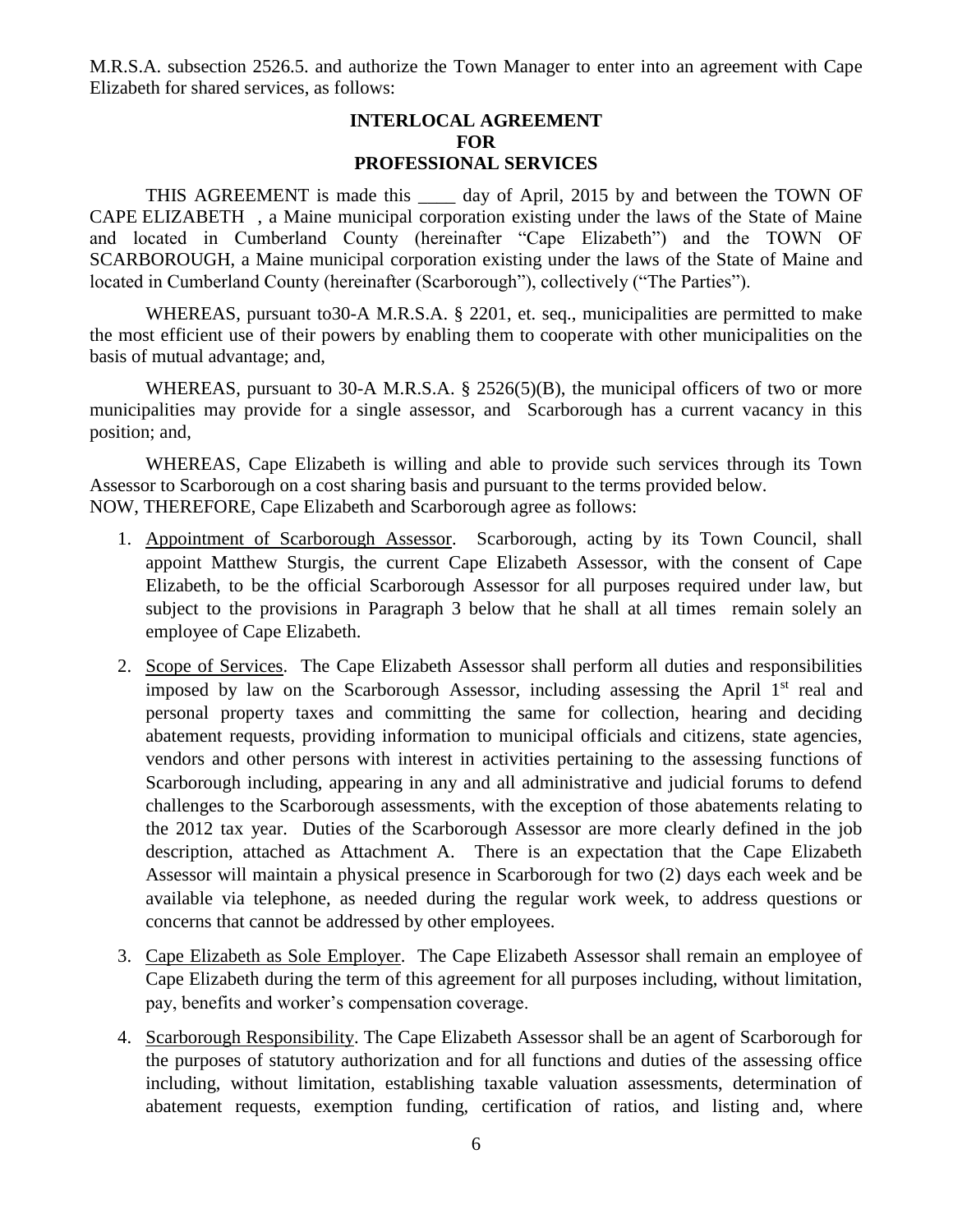appropriate, inspecting real and personal property and equipment. Scarborough shall provide a dedicated work space for the Cape Elizabeth Assessor at Scarborough Town Hall, complete with desk, chair, telephone, computer, and internet access and related office supplies to use when working in the Town of Scarborough. Further, Scarborough will, as desired, provide a laptop and cellular telephone for remote access when not working in Scarborough. Scarborough will also provide office support, legal counsel and assessment defense costs, independent appraisals, mass valuations and reviews as needed, and funding and physical location for administrative appeals processes for challenges to Scarborough assessments. Scarborough shall provide such additional financial and administrative support for mapping, computer systems, printing, mailing and other necessary resources and functions as Scarborough shall deem necessary and prudent for the proper administration of the Scarborough assessing function. Scarborough shall provide two (2) fulltime staff members, an Assistant Assessor and Administrative Assistant, in the Scarborough office to provide customer service and support and such other duties and functions as determined by the Assessor. These positions shall be Scarborough employees and Scarborough shall be solely responsible for all compensation, benefits and related costs.

- 5. Cost. Scarborough agrees to pay Cape Elizabeth, on a monthly basis, the amount provided in Attachment B.
- 6. Indemnification. If a claim is brought against either Scarborough or Cape Elizabeth arising out of, or within the scope of, the service performed by the Cape Elizabeth Assessor or any other agents he may lawfully engage for Scarborough, then Scarborough shall defend, indemnify and hold harmless Cape Elizabeth and its officials, agents and employees, including, without limitation, the Assessor in his official and individual capacities from and against all such claims, damages, losses and expenses, including reasonable attorney's fees. This section shall not be interpreted to waive the monetary limits or substantive areas of immunity under the Maine Tort Claims Act.
- 7. Term and Termination of Agreement. The initial term of this Agreement shall be April 15, 2015 to June 30, 2016. Thereafter, this Agreement shall automatically renew each year unless wither party provides written notification to the other no later than April 1 of its intent to terminate the contract at the end of that contract year. The Parties agree that any amendment to this Agreement may be upon the mutual written and affirmative action of the governing bodies of both municipalities.
- 8. Notification. Notices under this Agreement shall be sufficient if sent by first class mail or hand-delivered as follows:

| TO SCARBOROUGH:     | <b>Town Manager</b><br>Town of Scarborough<br>259 U.S. Route One<br>P.O. Box 360<br>Scarborough, ME 04070-0360 |
|---------------------|----------------------------------------------------------------------------------------------------------------|
| TO CAPE ELIZABETTH: | <b>Town Manager</b><br>Town of Cape Elizabeth<br>P.O. Box 6260<br>Cape Elizabeth, ME 04107                     |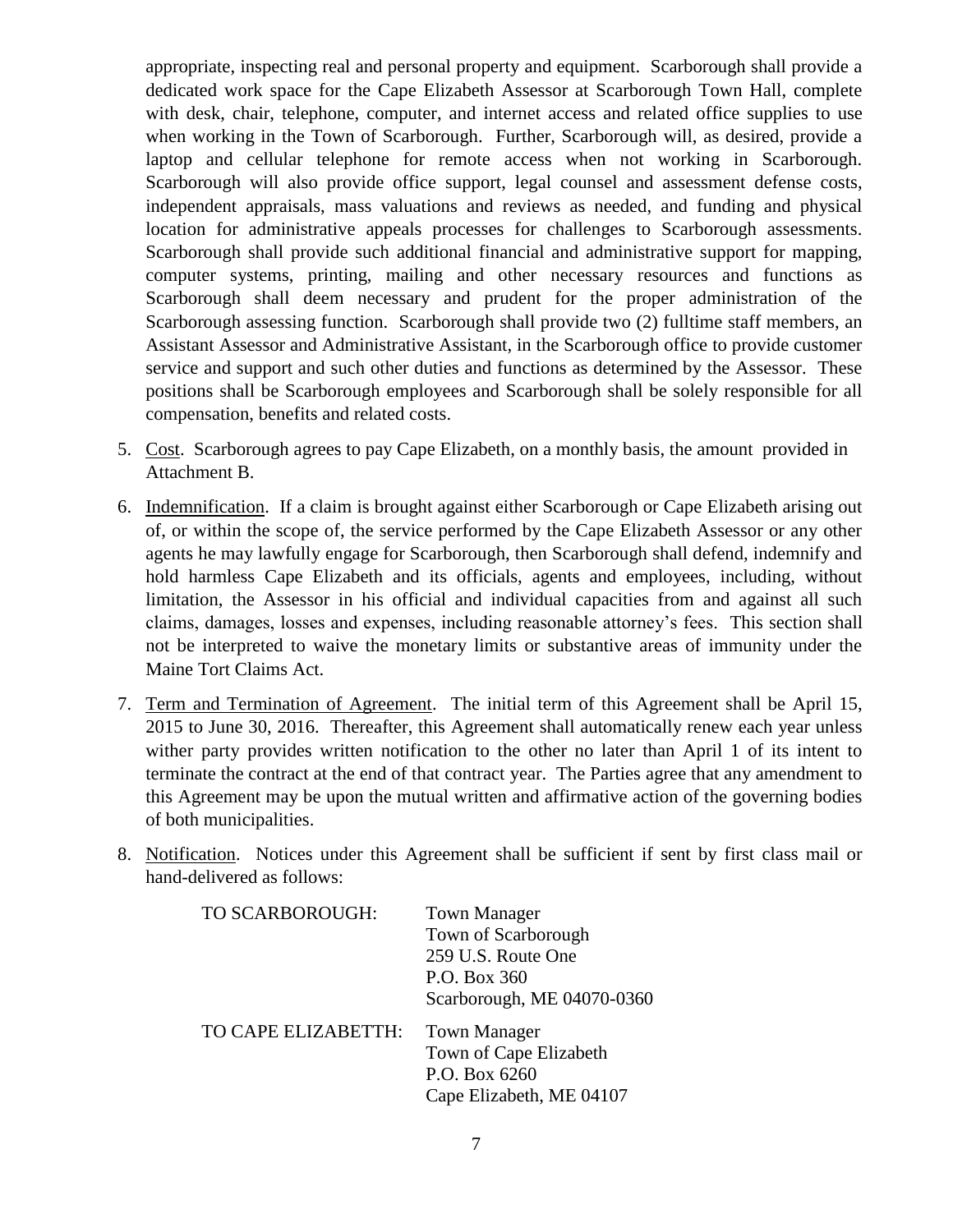- 9. Default. In the event a party defaults under this Agreement, the other party shall have those remedies available to at law and equity, provided it shall first give the defaulting party written notice and a reasonable time to cure.
- 10. Entire Agreement. This Agreement constitutes the entire agreement between the Parties. If any clause, section or provision is held to be invalid or unenforceable, that shall not affect the entire agreement and the Parties agree to meet and negotiate a new clause, section, provision or agreement.

### [SIGNATURE PAGE FOLLOWS]

IN WITNESS WHEREOF, the Parties have executed this Agreement on the day and year first written.

### **Town of Cape Elizabeth**

Dated:\_\_\_\_\_\_\_\_\_\_\_\_\_\_\_\_\_\_ \_\_\_\_\_\_\_\_\_\_\_\_\_\_\_\_\_\_\_

By Michael K. McGovern Its Town Manager

## **Town of Scarborough**

Dated:\_\_\_\_\_\_\_\_\_\_\_\_\_\_\_\_\_\_ \_\_\_\_\_\_\_\_\_\_\_\_\_\_\_\_\_\_

By Thomas J. Hall Its Town Manager

## **ATTACHMENT A**

#### **JOB DESCRIPTION**

**Title: Assessor Department:** Assessing **Status:** Contract employee **Grade:** 20 **Revised:** April 8, 2015

#### NATURE OF WORK.

This is specialized technical and administrative work in the assessment of property taxes within the Town of Scarborough, as contracted through and pursuant to an Interlocal Agreement with the Town of Cape Elizabeth.

Work involves the evaluation and assessment of all taxable property within the town, and the administration of varied records necessary to administer the property-taxing program. While duties involve extensive fieldwork in the review of existing and new properties, the Town Assessor participates in administrative office work and has responsibility for the maintenance of property assessment records. Supervision is exercised over one or several clerical assistants, and work is performed under the general direction of the Town Manager. Assignments, however, are carried out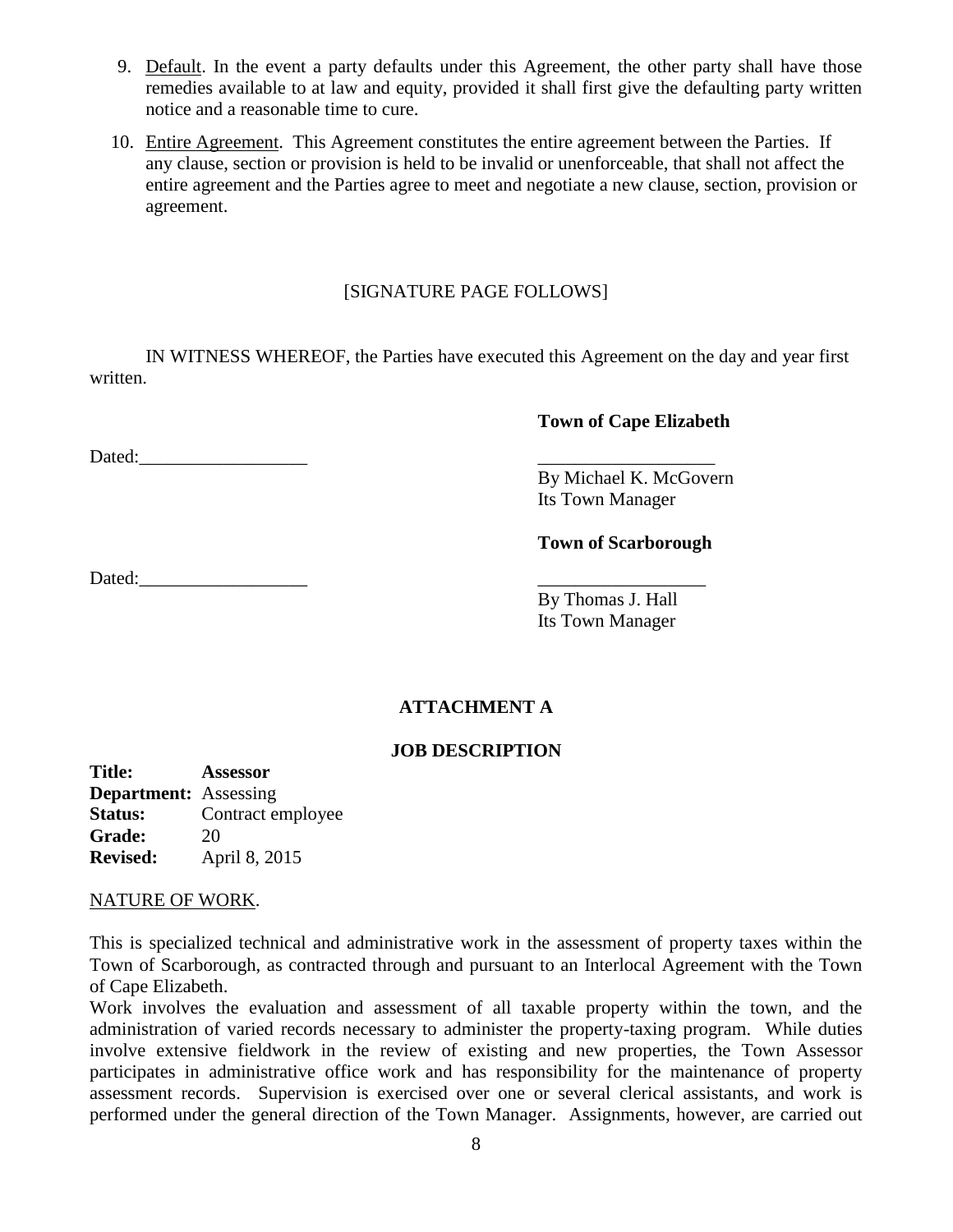with technical independence subject to general policy guidelines, and are checked for results obtained and through state or local review and appeal.

## POSITIONS SUPERVISED: Deputy Assessor

ESSENTIAL FUNCTIONS *(Illustrative examples; not intended to be all-inclusive.)*

- 1. Plans and organizes fieldwork; makes field checks on new construction and renovations, and secures varied data for records purposes. Plans and organizes fieldwork for an assistant participating in incidental fieldwork.
- 2. Maintains and reviews the maintenance of official maps, transfers and other records maintained at the assessment office; makes and enters computation valuations and other data in valuation commitment books; determines the valuations to be placed on new, renovated and existing property based on changing market value.
- 3. Responsible for the ongoing maintenance of current property valuation through computer analysis, visitation and data collections.
- 4. Maintains varied property information records necessary for the preparation of assessment rolls; verifies proper names, locations and size of all transfers of property using documents in the Registry of Deeds.
- 5. Reviews qualifications of tax exempt properties, confers with local businesses in the listing and inspection of all taxable personal property.
- 6. Provides extensive public information regarding complaints arising from assessments; meets with taxpayers and resolves disputes; interprets property tax laws; makes final review and approves major technical decisions in all assessment program work.
- 7. Assists the Town Manager with various administrative tasks that may be assigned.
- 8. Performs related work as required.

## REQUIREMENTS OF WORK

Thorough knowledge of the principles, methods and techniques of real and personal property assessment and valuation.

Thorough knowledge of the Town Charter provisions, ordinances and general law pertaining to tax assessment.

Ability to plan and organize the maintenance of assessment and property records to facilitate the preparation of varied assessment rolls and reports.

Ability to establish and maintain effective working relationships with taxpayers, the general public and employees.

Familiarity with computer operation and utilization.

Ability to speak before public groups to present the real properties assessment program.

Skill in the operation of calculating machines and standard office equipment.

## DESIRABLE EXPERIENCE AND TRAINING

Considerable experience in property assessment work involving the appraisal and evaluation of land and buildings, preferably including some experience in the maintenance of standard office records; and satisfactory completion of a course of study leading to certification in real property appraisal, or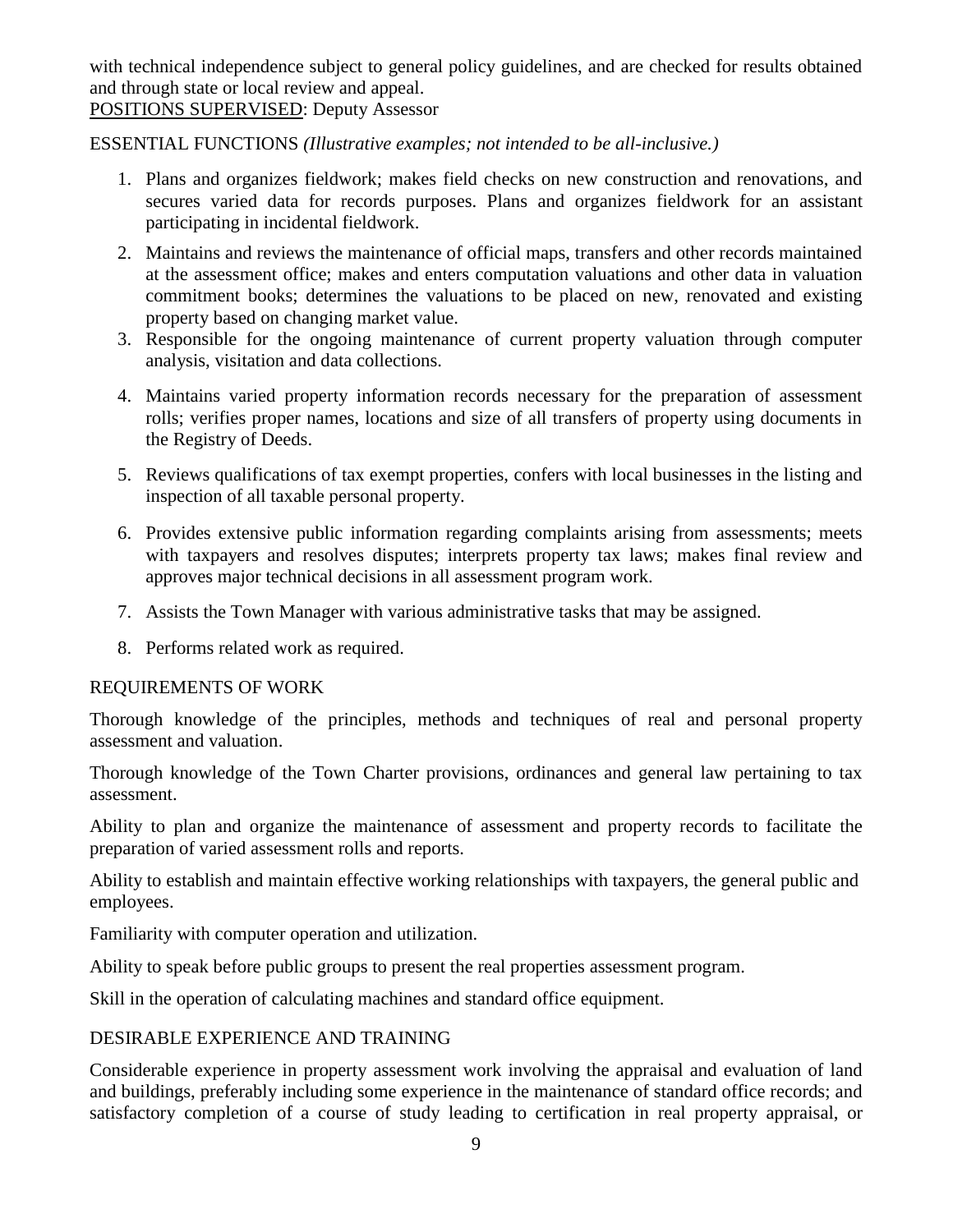graduation from an accredited college program with specialization in property assessment, business or public administration.

In lieu of the above, any equivalent combination of training and experience that provides the following knowledge, abilities and skills may be considered at the discretion of the Town of Scarborough.

## PHYSICAL DEMANDS AND WORK ENVIRONMENT

The physical demands described here are representative of those that must be met by an employee to successfully perform the essential functions of this job. Reasonable accommodations may be made to enable individuals with disabilities to perform the essential functions.

The work is generally sedentary. Typically, the employee may sit comfortably to do the work. However, there may be some walking; standing; bending; carrying of light items such as papers, books, small parts; driving an automobile, etc. Must be able to lift 25 pounds, otherwise, no special physical demands are required to perform the work.

The work environment involves everyday risks or discomforts which require normal safety precautions typical of such places as offices and meeting and training rooms, use of safe work practices with office equipment, avoidance of trips and falls, observance of fire regulations and traffic signals, etc. The work area is adequately lighted, heated, and ventilated.

## "ATTACHMENT B"

Scarborough shall be responsible for forty percent (40%) of the total employment costs (salary and benefits) for the Cape Elizabeth Assessor and training expenses, agreed by the parties to be \$52,938.90 annually at this time, subject to adjustment each July 1<sup>st</sup> based on the Employment Cost Index for State and Local Government Workers commencing July 1, 2016. Payment by Scarborough to Cape Elizabeth shall be made monthly, due on or before the  $15<sup>th</sup>$  of each calendar month during the term of this Agreement without the need for billing by Cape Elizabeth.

Vote: 7 Yeas.

**Order No. 15-028. Act to approve the Resolve to accept donations for the Fuel Assistance Program.** Motion by Council Chair Holbrook, seconded by Councilor Babine, to move approval on to accept donations for the Fuel Assistance

## **TOWN OF SCARBOROUGH**

## **IN TOWN COUNCIL ASSEMBLED**

April 10, 2015

**RESOLVE** Accepting Donations for the Fuel Assistance Program.

#### **BE IT HEREBY RESOLVED BY THE TOWN COUNCIL AS FOLLOWS:**

**THAT THE** Town of Scarborough gratefully accepts the pledges and donations from the following businesses and/or persons, that have been collected to date, to be used for the Fuel Assistance Program:

#### **Mr. & Dr. Jeffrey Ertman**

**AND**, be it further Resolved that each business, organization and/or person be recognized for their generous donations as a token of the Town's appreciation.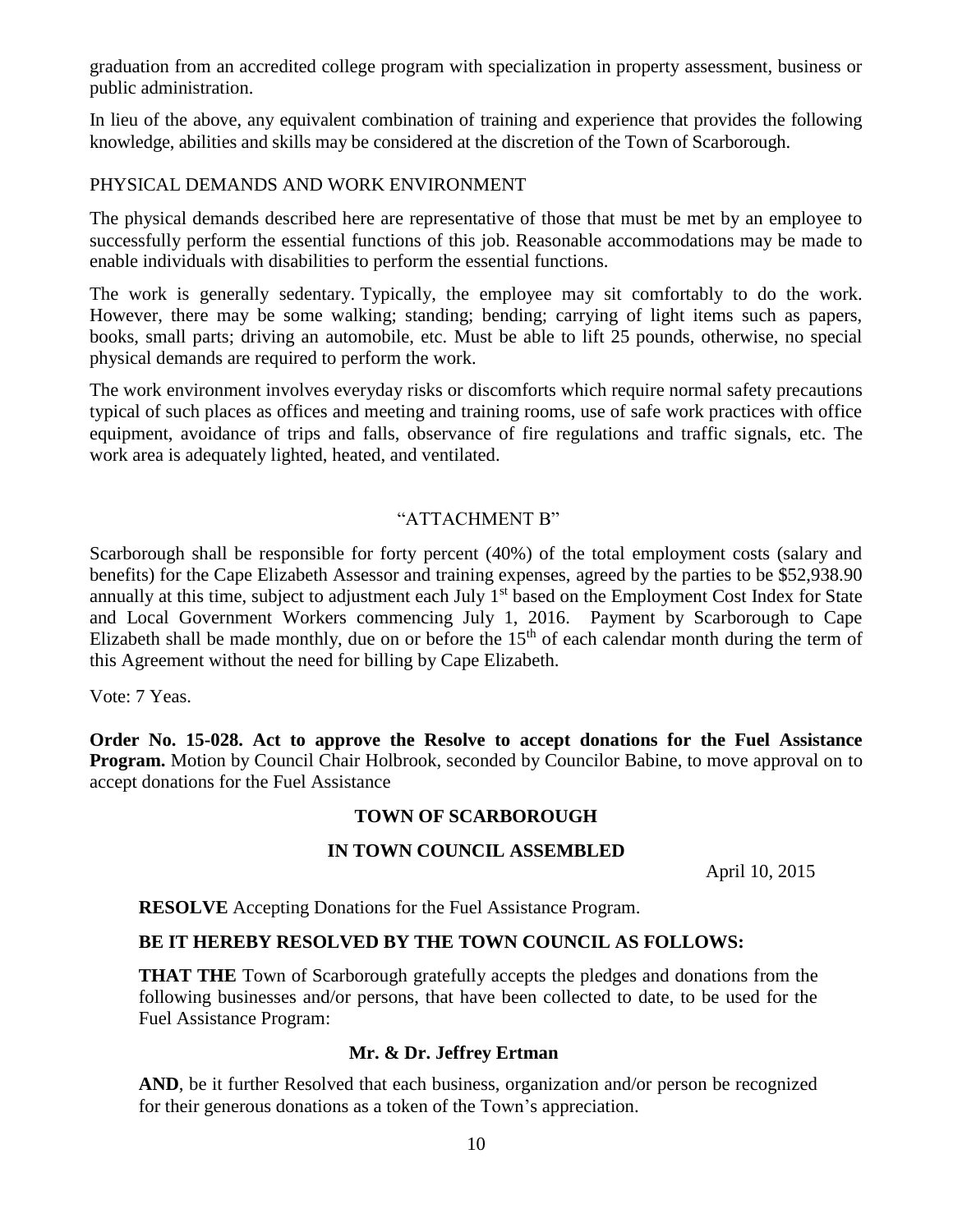Vote: 7 Yeas.

## **Item 9. Standing and Special Committee Reports and Liaison Reports.**

- Councilor Hayes gave updates on the Shellfish Conservation Committee meeting and the Coastal Waters and Harbor Commission.
- Councilor Blaise gave an update on the Eastern Trail Management District meeting as well as the Eastern Trail Alliance Committee meeting.
- Councilor St. Clair noted the next Ordinance Committee meeting is scheduled for Tuesday, April 21 at 9:30 p.m. here at Town Hall in Chamber A.
- Councilor Caterina gave an update on the Conservation Commission and the Long Range Planning Committee.
- Councilor Donovan gave an update on Maine Municipal Political Action Committee meeting held in Augusta. He also gave an update School Board Budget presentation that lasted 5 hours; he felt that is was very informative. Gave an update on the Long Range Planning Committee. Councilor St. Clair would like to meet with Councilor Donovan to discuss what had been said with the Town Planner. Councilor Caterina noted that the Long Range Planning Committee will be discussing this issue.
- Councilor Babine encouraged the public to view this School Board presentation on the access channel. This budget is still a work in progress. The next Finance Budget is scheduled for Wednesday, April  $22^{nd}$  at 4:00 p.m.; Wednesday, April  $29^{th}$  at 4:00 p.m. to work on the Municipal side of the budget and at 7:00 p.m. at the high school auditorium for an open discussion with the public regarding the proposed FY2016 Budget. There is a link on the Town's Homepage where the public can send in their questions. Another possible date would be Monday, May 4<sup>th</sup>, but he would let everyone know. SEDCO, ecomaine and the PACTS Committee all meet on Thursday, April 16<sup>th</sup>.

**Item 10. Town Manager Report.** Thomas J. Hall, Town Manager, gave the following updates:

- The Chamber's Annual Municipal Officials Diner would be on Tuesday, May  $19<sup>th</sup>$  at 4:30 p.m. at the Piper Shores Complex.
- There would be a ground breaking ceremony on Thursday, April  $30<sup>th</sup>$  at  $10:00$  a.m. at 700 Gallery Boulevard.
- He noted that he had been working with the property owner at 341 US Route One to have the burnt building removed and this should be complete soon.

## **Item 11. Council Member Comments.**

- Councilor Babine thanked everyone who attended the Pay as You Throw Workshop that had been held prior the Town Council meeting – adding that this item would be taken off the Finance Committee agenda. He congratulated the four young men who had been honored earlier in the meeting and noted that this is why he loves living in Scarborough. To the school board member who commented that "if you could not pay your taxes – move" you should not be serving. This is not representative of the rest of the board nor of this Council.
- Councilor Donovan Attended the Bellavita open house and had a tour on the facility with 80 units. He also attend the volunteer fair on behalf of the Beach Monitor Program to recruit volunteers.